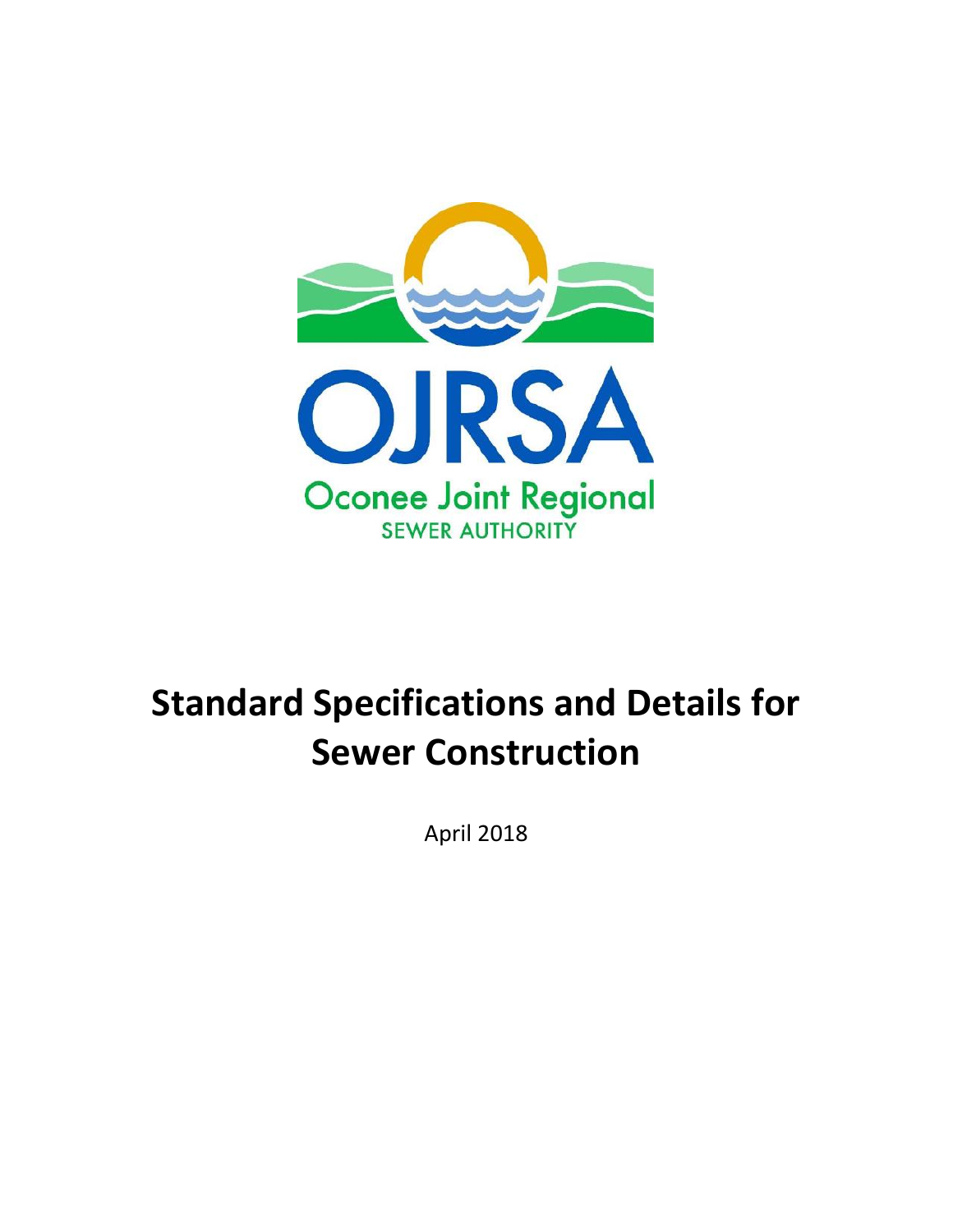### **General**

All local, state, and federal laws and regulations shall apply to the connection to the Oconee Joint Regional Sewer Authority (OJRSA) sewer system. Failure to comply may lead to the suspension or revocation of the Permit.

## **Inspection**

In order to ensure that the manhole and pipeline is not damaged and to oversee the connection of a service lateral to the public sewer system, it is necessary that an OJRSA staff member is at the site while the work is being performed. It is the responsibility of the applicant as stated on the OJRSA APPLICATION PERMIT FOR SEWER CONNECTION form to contact the OJRSA no less than 48 hours prior to performing the work in order to schedule the inspection, which must take place during normal OJRSA business hours.

# **Piping and Tap into Manhole**

- 1. All connections to the OJRSA Sewer System must be made at a manhole.
- 2. All underground piping shall be inspected in place prior to backfilling.
- 3. Service laterals shall at the connection shall consist of polyvinyl chloride (PVC) pipe and conform to the requirements of latest edition of American Society for Testing and Materials (ASTM) Standard D3034 (STANDARD SPECIFICATION FOR TYPE PSM POLY(VINYL CHLORIDE) (PVC) SEWER PIPE AND FITTINGS)
- 4. The pipe shall enter the manhole at the bottom, on the existing shelf, at an angle in relation to the existing flow.
- 5. All foreign matter and dirt shall be cleaned from the inside of the pipe before installing, and the pipe shall be kept clean during and after installation.
- 6. During times when pipe laying is not in progress, the open ends of the pipe shall be closed, and no trench or storm water shall be permitted to enter the pipe.
- 7. Pipe joints shall be assembled in strict accordance with the manufacturer's instructions.
- 8. The tap (hole) shall be made into the manhole by core drilling and shall be no larger than is necessary for the installation of the proper‐sized rubber boot for the pipe to enter. The size of the tap and rubber boot shall correspond to the connection size as stated in Table 1 below. Inline "hammer taps" are not allowed.

| <b>Pipe Connection Size</b><br>(inches) | <b>Maximum Tap Size</b><br>(inches) |
|-----------------------------------------|-------------------------------------|
|                                         |                                     |
| 6                                       | 12                                  |
|                                         | 12                                  |
| 10                                      | 16                                  |
| 12                                      | 16 or 20                            |

*Table 1: Connection size and its corresponding maximum tap size*

9. Repair around pipe entry into the manhole shall be made watertight by plastering both the inside and outside of the manhole at the connection. Plaster materials shall be vinyl base or rubberized material, such as vinyl crete, water plug, or equal. Mortar or cement are not allowed. This repair shall be allowed to cure or set before backfilling and trench water shall be isolated from the area during the curing process.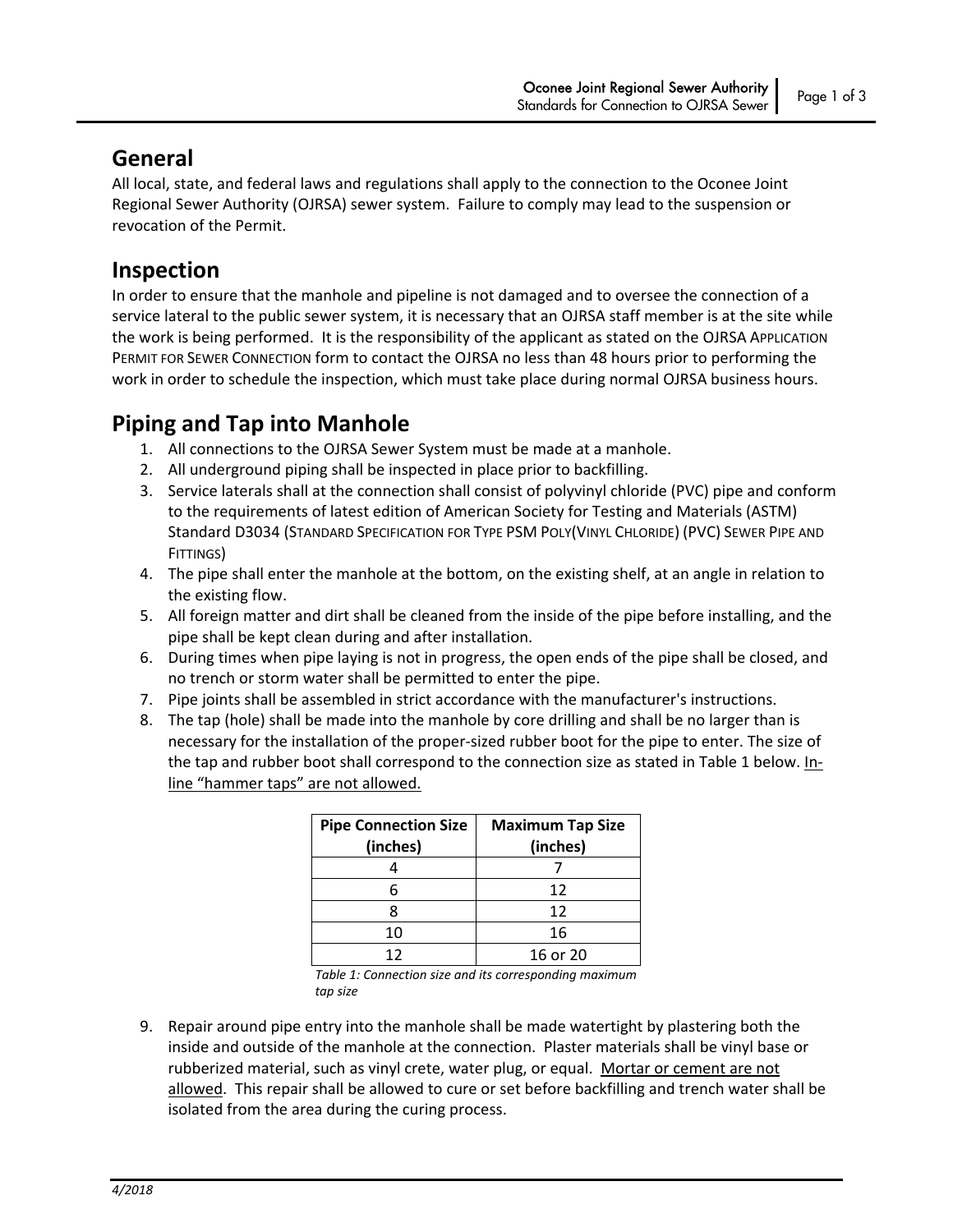10. The invert shall be reformed and built to a smooth texture to prevent obstructions in the flow of the sewer.

#### **Clearing and Grubbing**

- 1. Clearing and grubbing along pipelines shall be done prior to trenching and pipe installation.
- 2. Pipe laying operations and width of clearing shall be held to a minimum.

#### **Earthwork**

- 1. In general, the work consists of all necessary grading, trench excavation, and backfill related to this connection. All excavation and grading shall be confined to the construction area and shall be done with the proper equipment.
- 2. Contractor shall take every precaution to protect existing utility services from damage during construction operations. If damage occurs, the proper utility must be notified immediately. All repairs incurred as a result of damage shall be made promptly at contractor's expense.

## **Excavation, Bedding, and Backfill**

- 1. Grading shall be done as necessary to prevent surface water from flowing into trenches or other excavations. Any water accumulating therein shall be removed by pumping or by other approved methods.
- 2. Trenches shall be excavated by an approved method to a depth to permit installation of pipe. The width of the trench shall be sufficient to allow thorough compacting of tile backfill under and around the pipe.
- 3. The side of all trenches and excavations shall be adequately braced and sheeted to protect personnel, structures, and property from slides, cave‐ins, or settlement.
- 4. Full responsibility for the design, type, and strength of shoring, sheeting, and bracing shall rest with the contractor.
- 5. The contractor shall do all pumping necessary for dewatering trenches and to provide proper work conditions for installing of pipe and appurtenances.
- 6. Bedding conditions shall be such as required to provide firm foundation of uniform density throughout the entire length of the pipe.
- 7. Suitable native soil materials may be used as bedding material.
- 8. Granular materials used for bedding shall be sand of suitable consistency and gradation.
- 9. The trench shall be backfilled only after the pipes have been laid, inspected, and approved. Each layer of soil shall be thoroughly tamped and compacted before the next layer is deposited. Care shall be exercised to avoid any wedging action or eccentric action upon or against any pipe or structure and to avoid any disturbance or damage to the work.
- 10. Backfill material for the lower portion of the trench shall consist of fine, loose earth, free of large clods, stones, vegetable matter, debris, and/or other objectionable material. It shall have moisture content suitable for thorough compaction. It shall be deposited in horizontal layers not to exceed six (6) inches in thickness, thoroughly tamped or rammed around the pipe with approved hand or power‐driven tools until enough material has been placed and compacted to provide a cover of not less than 18 inches over the top of the pipe.
- 11. Backfill adjacent to the manhole shall be placed and compacted uniformly in such a manner as to prevent wedging action or eccentric loading upon or against the structure.